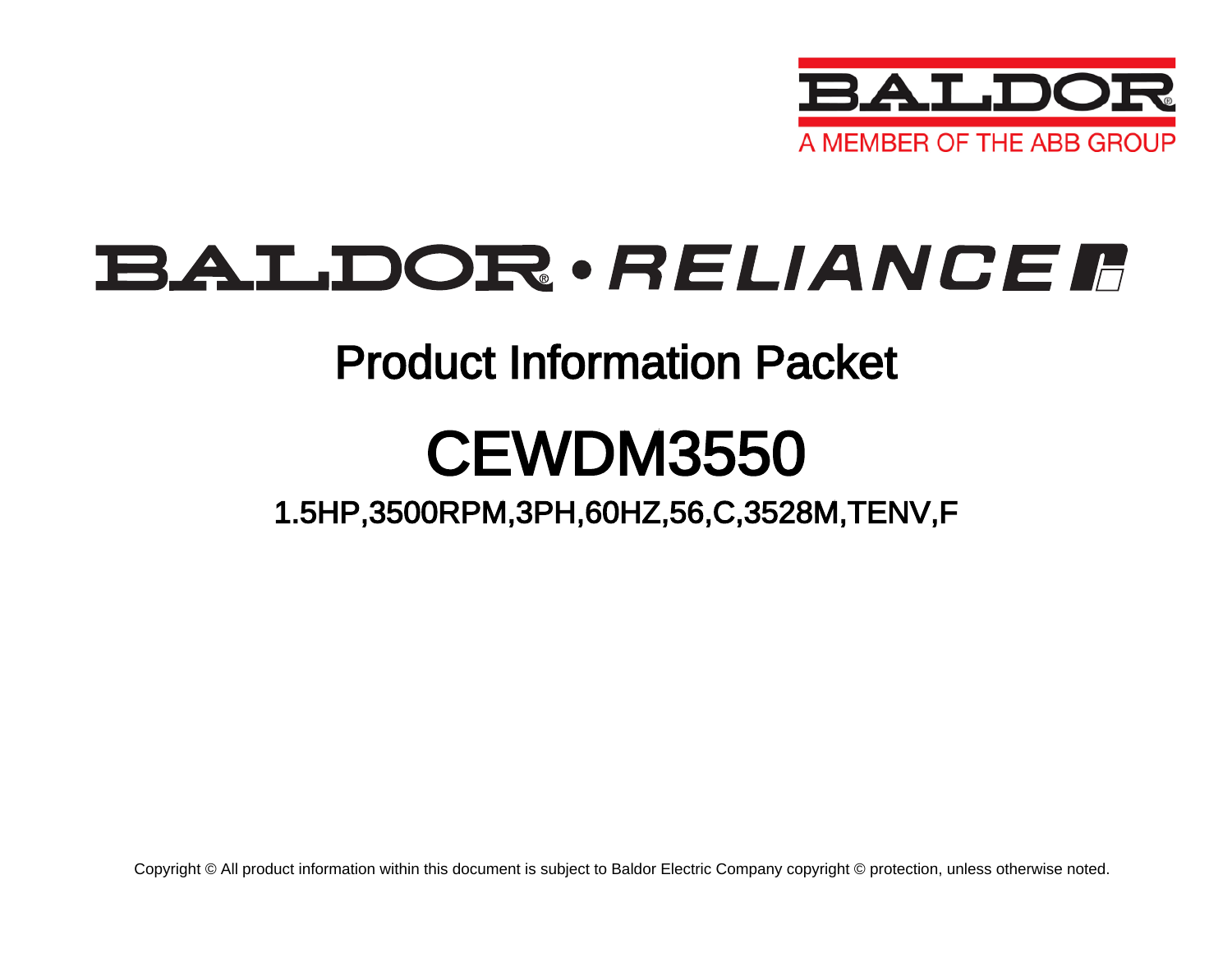#### BALDOR · RELIANCE F Product Information Packet: CEWDM3550 - 1.5HP,3500RPM,3PH,60HZ,56,C,3528M,TENV,F

| <b>Part Detail</b> |             |                  |                |             |          |                      |            |  |
|--------------------|-------------|------------------|----------------|-------------|----------|----------------------|------------|--|
| Revision:          | AF          | Status:          | PRD/A          | Change #:   |          | Proprietary:         | No         |  |
| Type:              | <b>AC</b>   | Prod. Type:      | 3528M          | Elec. Spec: | 35WGR445 | CD Diagram:          | CD0005     |  |
| Enclosure:         | <b>TENV</b> | Mfg Plant:       |                | Mech. Spec: | 35T964   | Layout:              | 35LYT964   |  |
| Frame:             | 56C         | Mounting:        | F <sub>1</sub> | Poles:      | 02       | <b>Created Date:</b> | 06-22-2007 |  |
| Base:              | <b>RG</b>   | <b>Rotation:</b> | R              | Insulation: |          | Eff. Date:           | 08-03-2015 |  |
| Leads:             | 9#18        |                  |                |             |          | <b>Replaced By:</b>  |            |  |
| Literature:        |             | Elec. Diagram:   |                |             |          |                      |            |  |

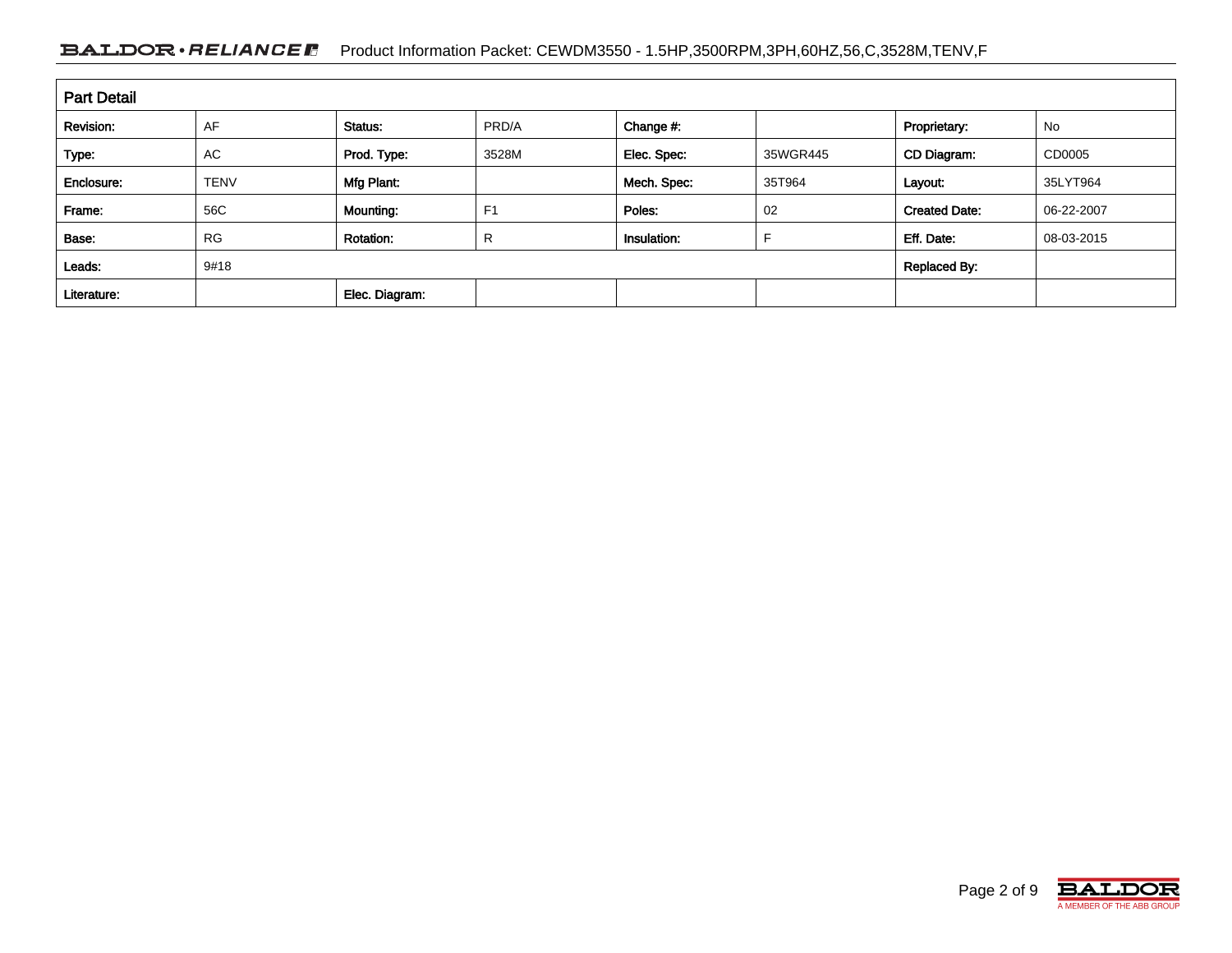#### BALDOR · RELIANCE F Product Information Packet: CEWDM3550 - 1.5HP,3500RPM,3PH,60HZ,56,C,3528M,TENV,F

| Nameplate NP1669L |              |                |      |            |              |              |   |  |  |  |
|-------------------|--------------|----------------|------|------------|--------------|--------------|---|--|--|--|
| CAT.NO.           | CEWDM3550    |                |      |            |              |              |   |  |  |  |
| SPEC.             | 35T964R445G1 |                |      |            |              |              |   |  |  |  |
| HP                | 1.5          |                |      |            |              |              |   |  |  |  |
| <b>VOLTS</b>      | 208-230/460  |                |      |            |              |              |   |  |  |  |
| <b>AMP</b>        | 4/2          |                |      |            |              |              |   |  |  |  |
| <b>RPM</b>        | 3500         |                |      |            |              |              |   |  |  |  |
| <b>FRAME</b>      | 56C          | HZ             | 60   | PH         | $\mathbf{3}$ |              |   |  |  |  |
| SER.F.            | 1.15         | <b>CODE</b>    | N    | <b>DES</b> | В            | <b>CLASS</b> | F |  |  |  |
| NEMA-NOM-EFF      | 85.5         | PF             | 87   |            |              |              |   |  |  |  |
| <b>RATING</b>     | 40C AMB-CONT |                |      |            |              |              |   |  |  |  |
| cc                |              | USABLE AT 208V |      |            |              |              |   |  |  |  |
| DE                | 6205         | ODE            | 6203 |            |              |              |   |  |  |  |
| <b>ENCL</b>       | <b>TENV</b>  | SN             |      |            |              |              |   |  |  |  |
| <b>BLANK</b>      |              |                |      |            |              |              |   |  |  |  |

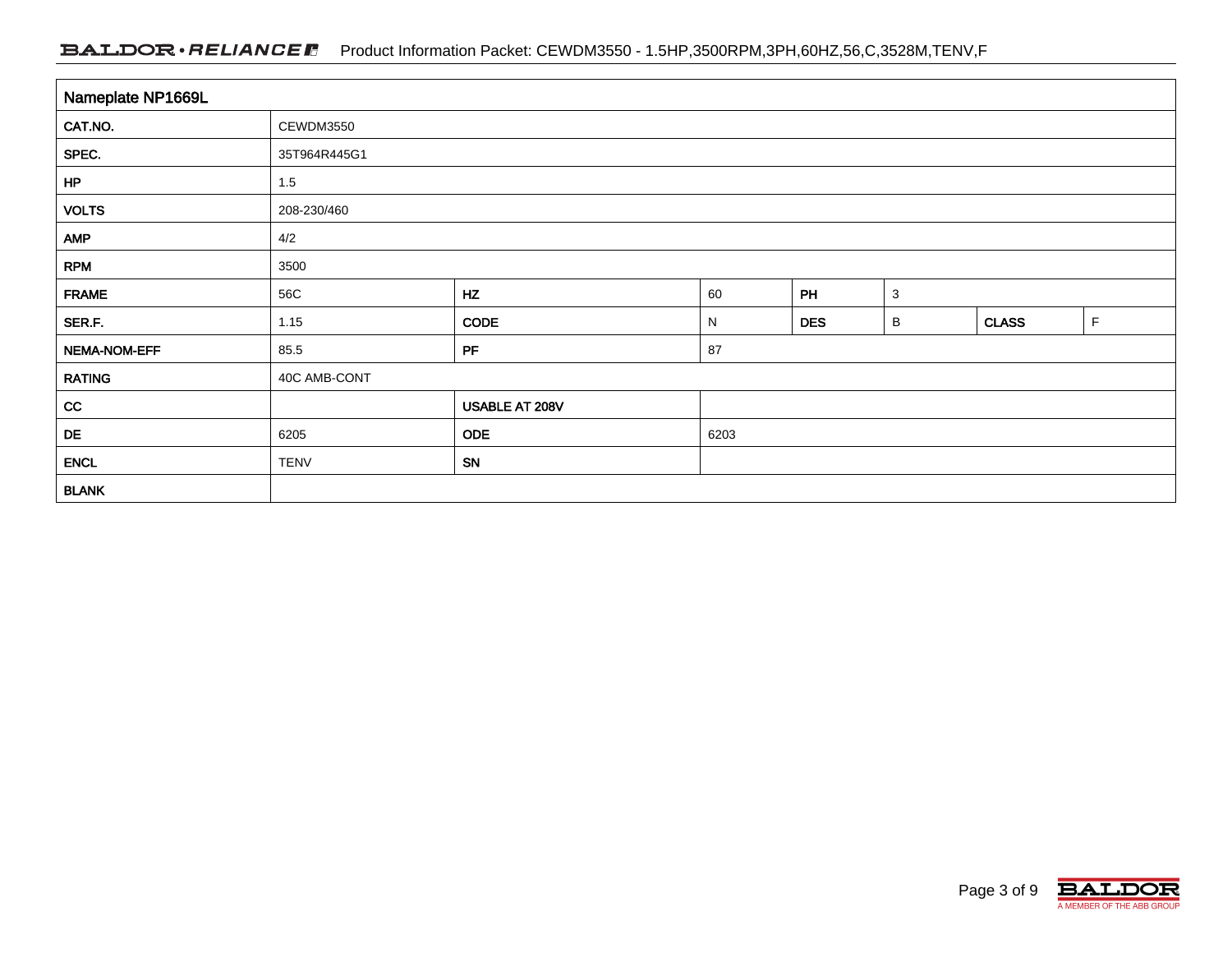| <b>Parts List</b>  |                                            |          |  |  |  |
|--------------------|--------------------------------------------|----------|--|--|--|
| <b>Part Number</b> | <b>Description</b>                         | Quantity |  |  |  |
| SA131937           | SA 35T964R445G1                            | 1.000 EA |  |  |  |
| RA121911           | RA 35T964R445G1                            | 1.000 EA |  |  |  |
| S/P107-000-001     | SUPER E PROC'S-FS, WS & CK PLTS            | 1.000 EA |  |  |  |
| NS2512A01          | INSULATOR, CONDUIT BOX X                   | 1.000 EA |  |  |  |
| 35CB3008A01W       | 35 CB .50 NPT @ 6, MACH WHITE EPOXY        | 1.000 EA |  |  |  |
| 35GS1039           | 05 MOLDED GASKET W/LIP, 1.12 LEAD HOLE,    | 1.000 EA |  |  |  |
| 51XB1016A07        | 10-16 X 7/16 HXWSSLD SERTYB                | 2.000 EA |  |  |  |
| 11XW1032G06        | 10-32 X .38, TAPTITE II, HEX WSHR SLTD U   | 1.000 EA |  |  |  |
| 35EP3100M71MW      | SPL FR ENDPLATE -TENV- SP.#9 (WHITE EPOX   | 1.000 EA |  |  |  |
| HW4032A01          | BLACK DRAIN PLUG FOR WASH DOWN MOTORS      | 3.000 EA |  |  |  |
| HW4600B49SP        | SEAL 0.938 X 1.624 X 0.250 SINGLE LIP DB   | 1.000 EA |  |  |  |
| HW4600B46SP        | SEAL 0.875 X 1.420 X 0.240 FACE SEALING    | 1.000 EA |  |  |  |
| HW5100A03SP        | WAVY WASHER (W1543-017)                    | 1.000 EA |  |  |  |
| 35EP3300A48MW      | SPL FACE MTD EP - 205 BRG - W/SEAL FOR W   | 1.000 EA |  |  |  |
| HW4032A01          | BLACK DRAIN PLUG FOR WASH DOWN MOTORS      | 3.000 EA |  |  |  |
| 12XN1032S20        | 10-32 X 1-1/4 HEX M.S., STAINLESS STEEL    | 2.000 EA |  |  |  |
| 35CB4522           | 35 LIPPED CB LID AUTOPHORETIC              | 1.000 EA |  |  |  |
| 35GS1030A02        | 35 GS FOR CB LID - WHITE NEOPRENE          | 1.000 EA |  |  |  |
| 59XW0832S07        | TAPTITE II, HEX WSHR UNSLTD SER, 410 S.S., | 4.000 EA |  |  |  |
| MJ5001A27          | 32220KN GRAY SEALER *MIN BUY 4 QTS=1GAL    | 0.001 QT |  |  |  |
| 85XU0407S04        | 4X1/4 U DRIVE PIN STAINLESS                | 2.000 EA |  |  |  |
| LB1164             | LABEL, WARNING AND DRAIN                   | 1.000 EA |  |  |  |
| HA5027A01          | HA4066A01 T-DRAIN X2 BAGGED                | 1.000 EA |  |  |  |
| MJ1000A75          | GREASE, POLYREX EM EXXON (USe 4824-15A)    | 0.050 LB |  |  |  |

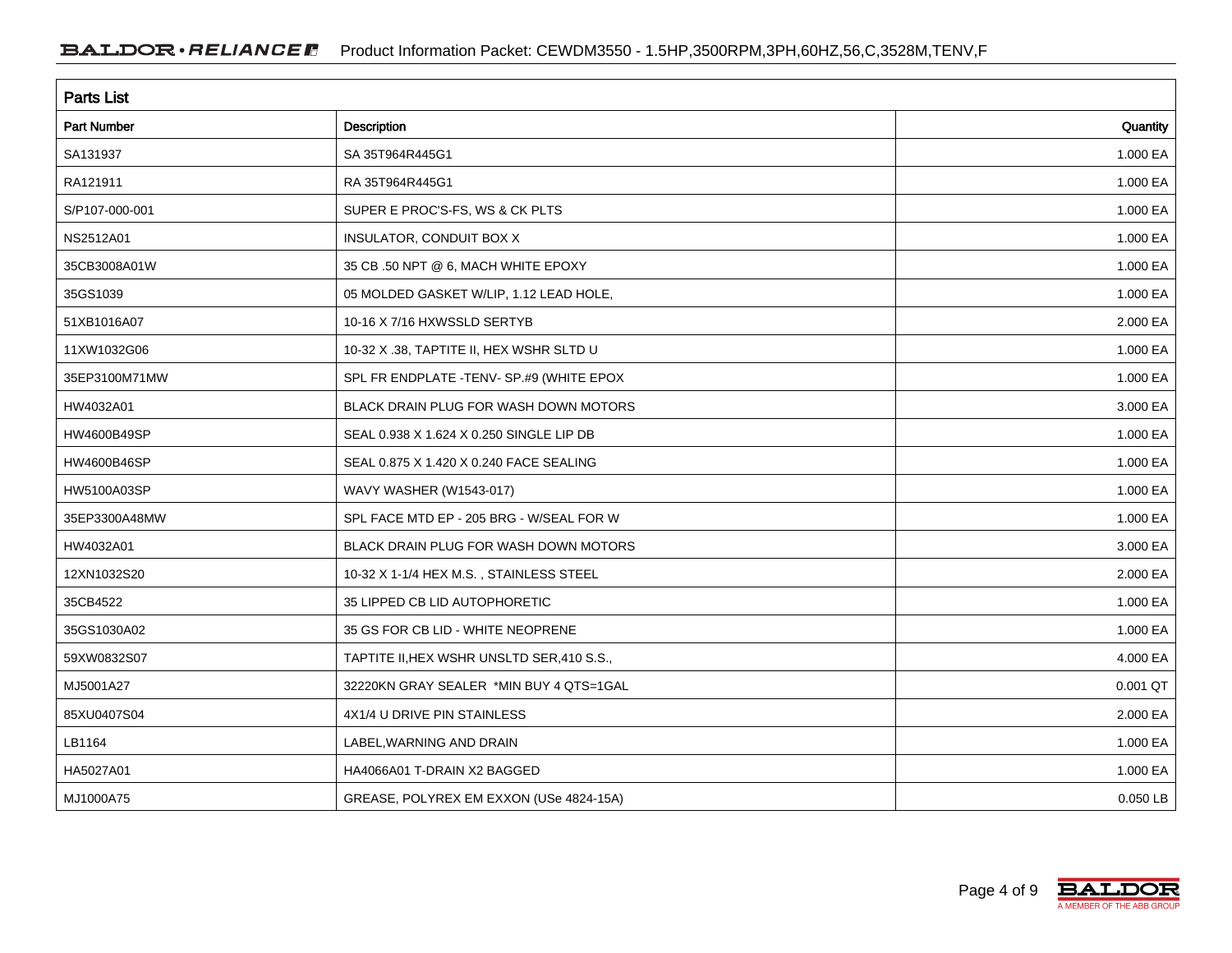#### BALDOR · RELIANCE F Product Information Packet: CEWDM3550 - 1.5HP,3500RPM,3PH,60HZ,56,C,3528M,TENV,F

| Parts List (continued) |                                             |          |  |  |  |  |
|------------------------|---------------------------------------------|----------|--|--|--|--|
| <b>Part Number</b>     | Description                                 | Quantity |  |  |  |  |
| MG1025W01              | RAL9003, SIGNAL WHITE, GLOSS 85             | 0.017 GA |  |  |  |  |
| HW2502D13              | SS KEY, 3/16 SQ X 1.375                     | 1.000 EA |  |  |  |  |
| HA7000A04              | KEY RETAINER 0.625 DIA SHAFTS               | 1.000 EA |  |  |  |  |
| HA3100S07              | THRUBOLT 10-32 X 8.375 SS                   | 4.000 EA |  |  |  |  |
| LC0005                 | CONN.DIA., TY M, 9-LD, DUAL VOLT, REVERSING | 1.000 EA |  |  |  |  |
| <b>NP1669L</b>         | SS WD SUPER-E UL CSA-EEV PREM REV MTG       | 1.000 EA |  |  |  |  |
| 35PA1066               | PKG GRP, PRINT<br>PK1008A06                 | 1.000 EA |  |  |  |  |

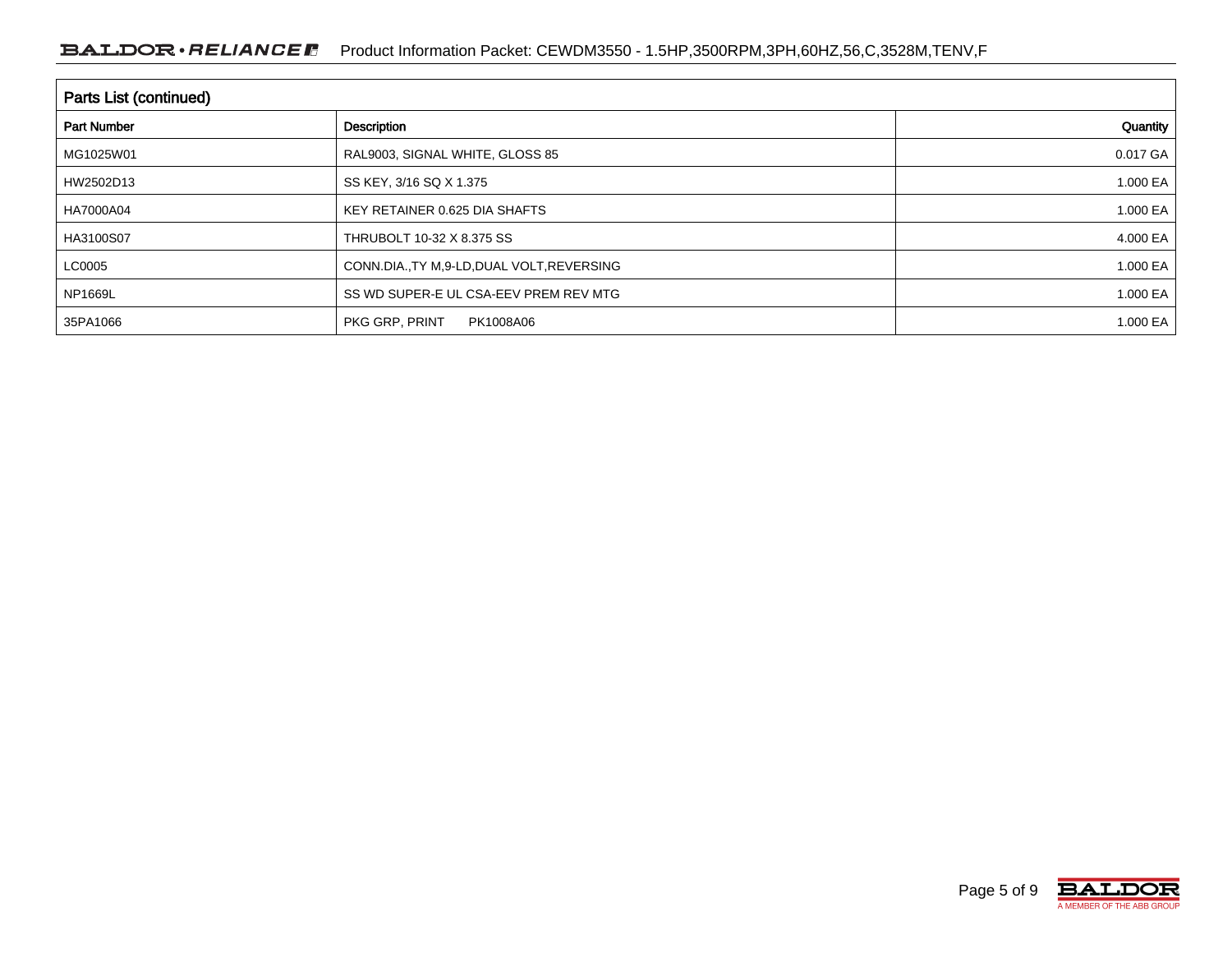### **AC Induction Motor Performance Data**

Record # 20327 - Typical performance - not guaranteed values

| <b>Winding: 35WGR445-R006</b>   |                  | <b>Type: 3528M</b> |                     |                                                 | Enclosure: TENV |                |
|---------------------------------|------------------|--------------------|---------------------|-------------------------------------------------|-----------------|----------------|
|                                 | Nameplate Data   |                    |                     | 460 V, 60 Hz:<br><b>High Voltage Connection</b> |                 |                |
| <b>Rated Output (HP)</b><br>1.5 |                  |                    | Full Load Torque    |                                                 | 2.3 LB-FT       |                |
| <b>Volts</b>                    | 208-230/460      |                    |                     | <b>Start Configuration</b>                      | direct on line  |                |
| <b>Full Load Amps</b>           |                  | 4/2                |                     | <b>Breakdown Torque</b>                         |                 | 12 LB-FT       |
| R.P.M.                          | 3500             |                    | Pull-up Torque      |                                                 | 8.2 LB-FT       |                |
| Hz                              | 3<br>60<br>Phase |                    | Locked-rotor Torque |                                                 | 11 LB-FT        |                |
| NEMA Design Code<br>B           |                  | <b>KVA Code</b>    | N                   | <b>Starting Current</b>                         |                 | 23.5 A         |
| Service Factor (S.F.)           | 1.15             |                    |                     | No-load Current                                 |                 | 0.9A           |
| NEMA Nom. Eff.                  | 85.5             | Power Factor       | 87                  | Line-line Res. @ 25°C                           |                 | $6.95 \Omega$  |
| Rating - Duty                   | 40C AMB-CONT     |                    |                     | Temp. Rise @ Rated Load                         |                 | $73^{\circ}$ C |

#### Load Characteristics 460 V, 60 Hz, 1.5 HP

| % of Rated Load   | 25   | 50   | 75   | 100  | 125  | 150  |
|-------------------|------|------|------|------|------|------|
| Power Factor      | 51   | 71   | 81   | 87   | 90   | 91   |
| <b>Efficiency</b> | 73.8 | 82.5 | 85.2 | 86.1 | 86   | 85.4 |
| Speed             | 3568 | 3544 | 3519 | 3493 | 3466 | 3434 |
| Line amperes      | 1.1  | 1.3  | 1.6  | 1.9  | 2.3  | 2.8  |

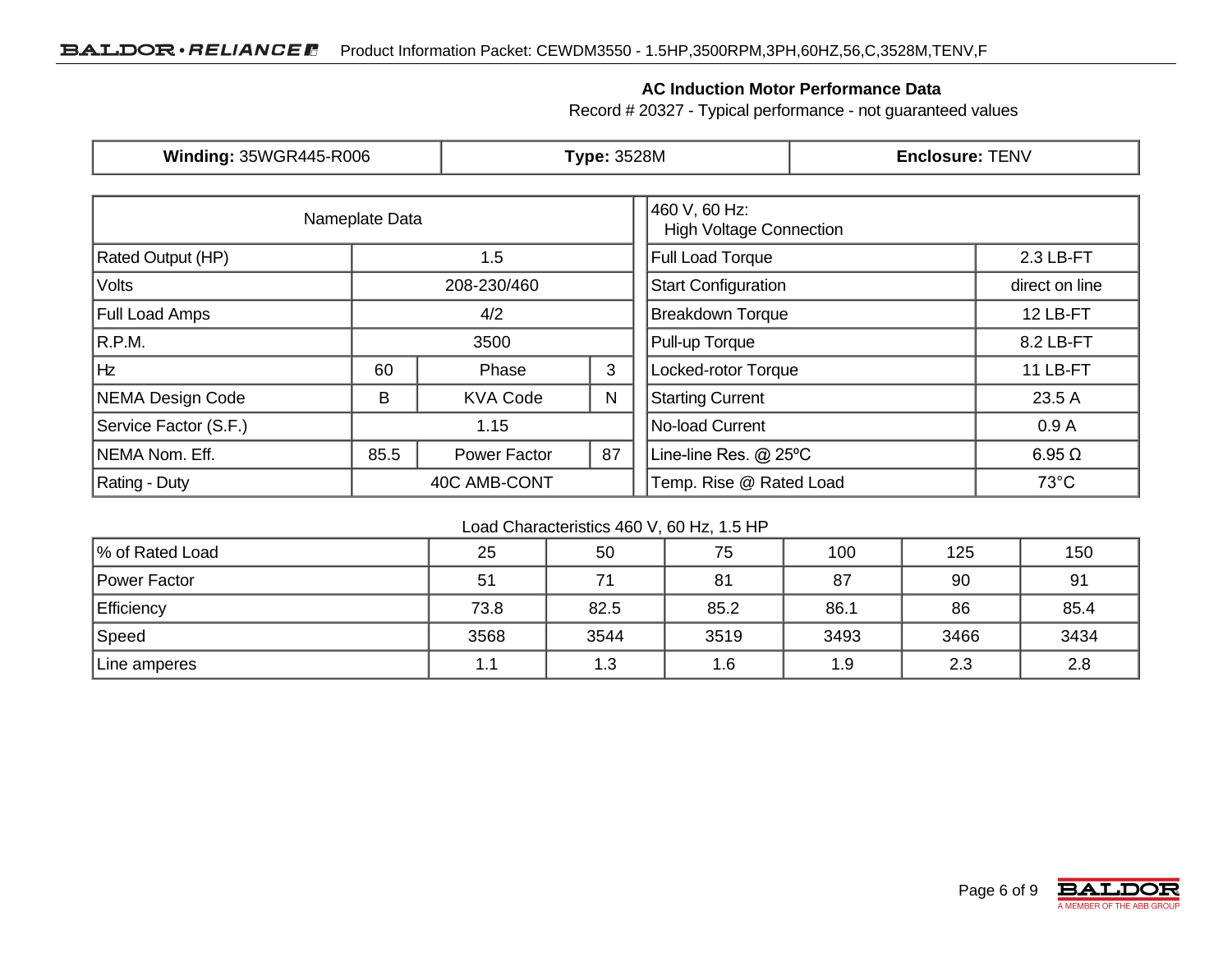

Performance Graph at 460V, 60Hz, 1.5HP Typical performance - Not guaranteed values

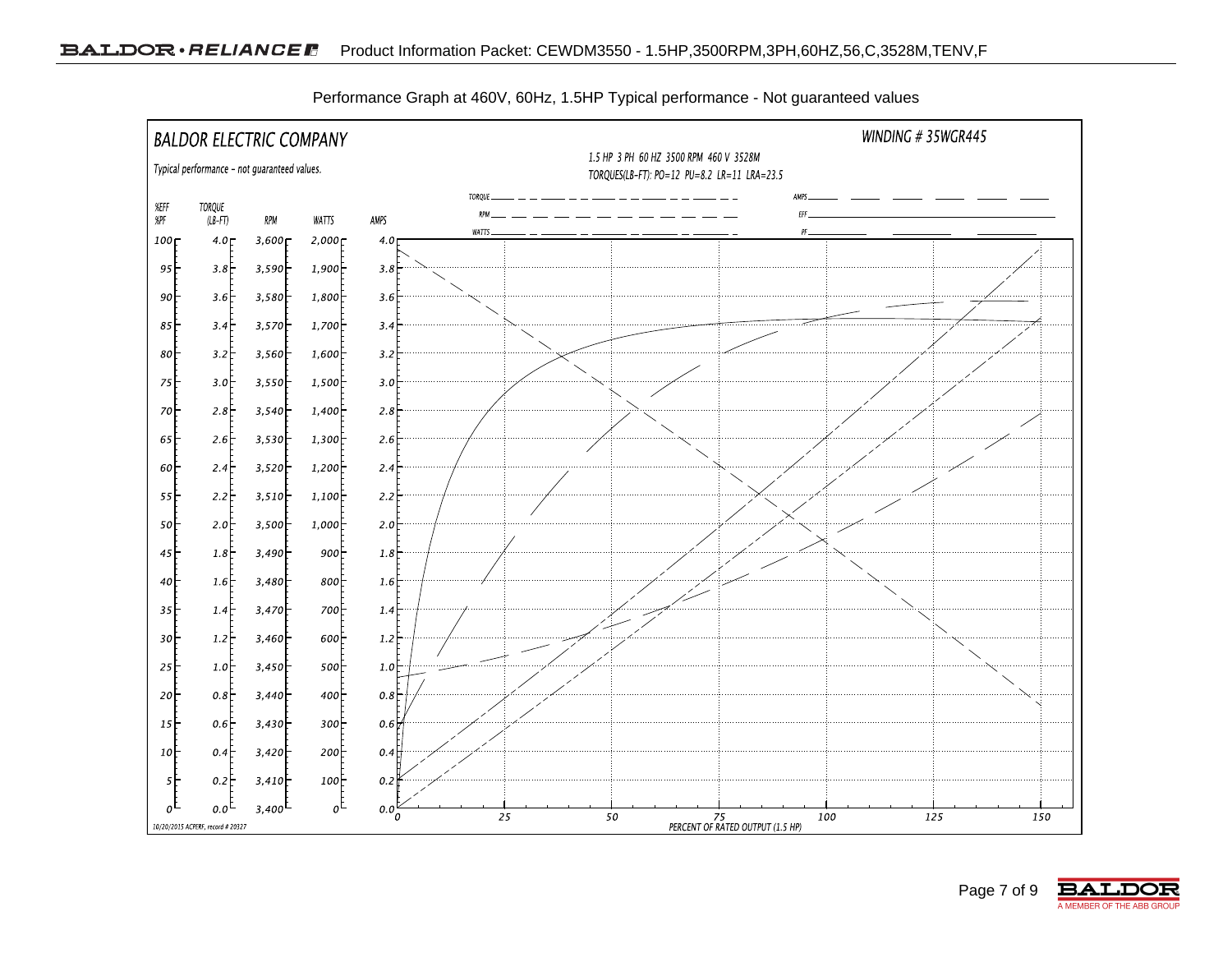